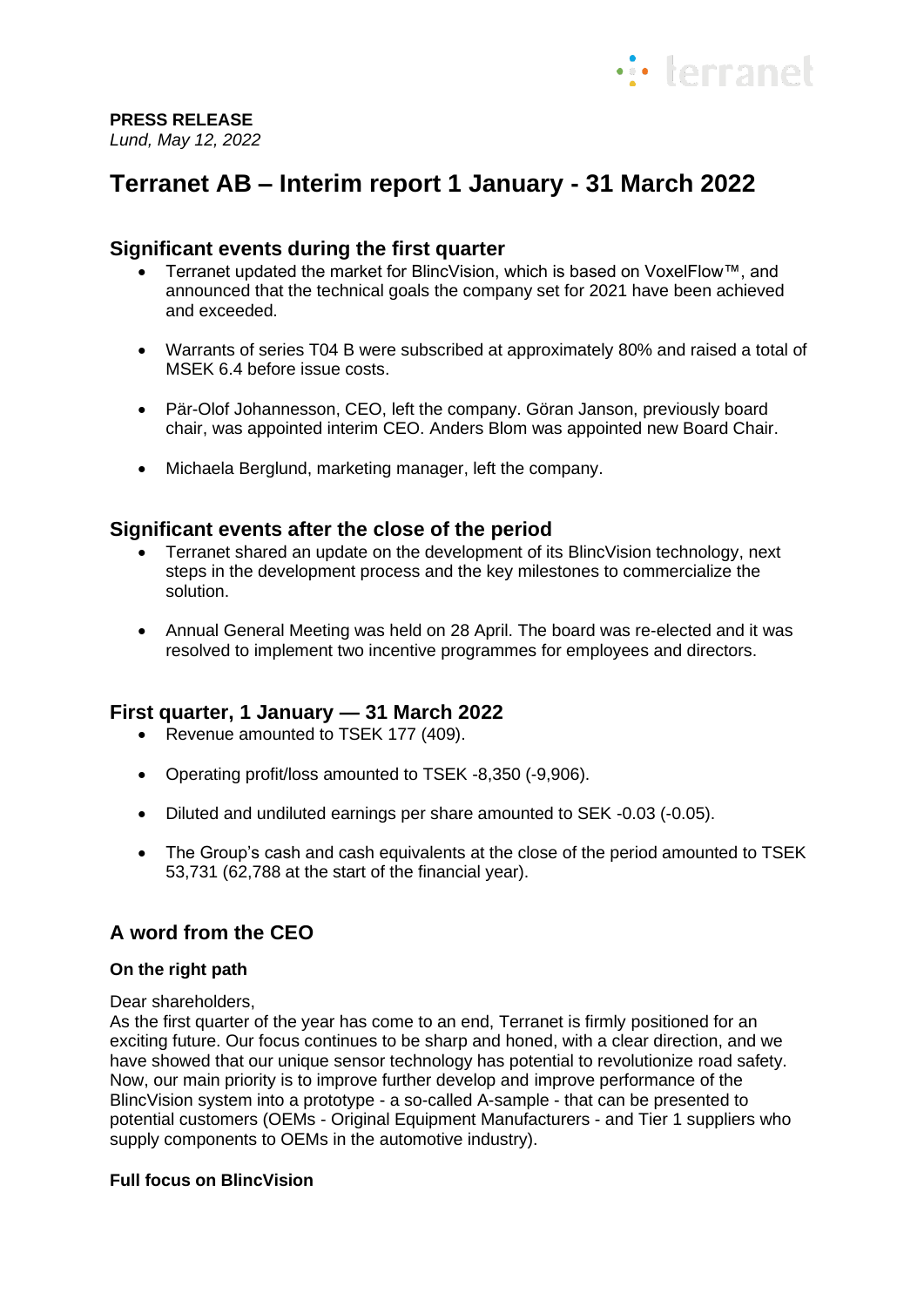

From having developed the VoxelFlow technology for a range of different applications – including for bicycles (BlincBike) and amusement park rides – Terranet's management team and board decided at the beginning of this year to solely focus on the development of the BlincVision system for the automotive industry. This is where our technology has the greatest commercial potential. With the BlincVision system, which is based on the patented sensor technology VoxelFlow, we can take a unique position on the rapidly growing global market for advanced driver assistance systems (ADAS) and autonomous vehicles.

This strategic priority means we do not plan to launch BlincBike as a separate product. Instead, we intend to license BlincBike to an established OEM supplier in the electric bicycles and e-scooter market. This way we can focus fully on product development related to BlincVision, transitioning from today's Proof of Concept phase to a commercial ADAS product that can be integrated into cars. This does, however, not mean that we completely close the door to other applications of VoxelFlow technology. We still see great opportunities in other areas and will continue to explore various business development opportunities in the coming years – but our top priority is the development of BlincVision.

#### **Next milestone: Prototype development**

As a result of the clearer focus, we communicated in early May an updated plan for the product development of BlincVision. As I am writing this, intensive work is underway to further develop BlincVision from a Proof of Concept (PoC) to prototypes that can be integrated into vehicles – first through the A-sample prototype and then through a further developed B-sample, The development of the A- and B-sample prototypes will extend throughout 2022 and into 2023. The prototype development is critical because car manufacturers evaluate whether the system can be relevant for purchase based on the Aand B-samples.

The PoC that was presented at Startup Autobahn last year can be described as a simple demo that showed that the innovation works in reality, not just in a lab environment. It was an important milestone for Terranet as an innovation company, but the production ready BlincVision system, which we expect to be able to present in a couple of years, will look different and be far more advanced than the system shown in the demo. For example, the physical size of BlincVision needs to be reduced to be integrated into a car.

#### **Strengthened collaboration with hardware and software partners**

For the rest of 2022, our engineering team at the lab in Stuttgart will focus on reducing the physical size of the product, improving performance, and in various ways adapt the solution to the automotive industry's technical and physical integration requirements. An important part of this is to strengthen and develop collaborations with our hardware and software partners. Summer Robotics, a software company we entered a collaboration with in 2021, remains a key partner to Terranet as they supply the necessary algorithms and software for VoxelFlow, one of the technologies that BlincVision is built upon. We will continue to work closely with them throughout the development process to continuously improve VoxelFlow's performance for BlincVision.

### **Appointment of a new CEO**

Another prioritized area is of course to get a new CEO in place. The recruitment process is in full swing, and as soon as the recruitment is completed, it will be announced by the board.

### **Update on industry collaborations**

As you as a shareholder already know, Terranet has in recent years initiated several collaborations related to exploring the possibilities of its technology. Below is a brief update on the various collaborative projects that have been initiated: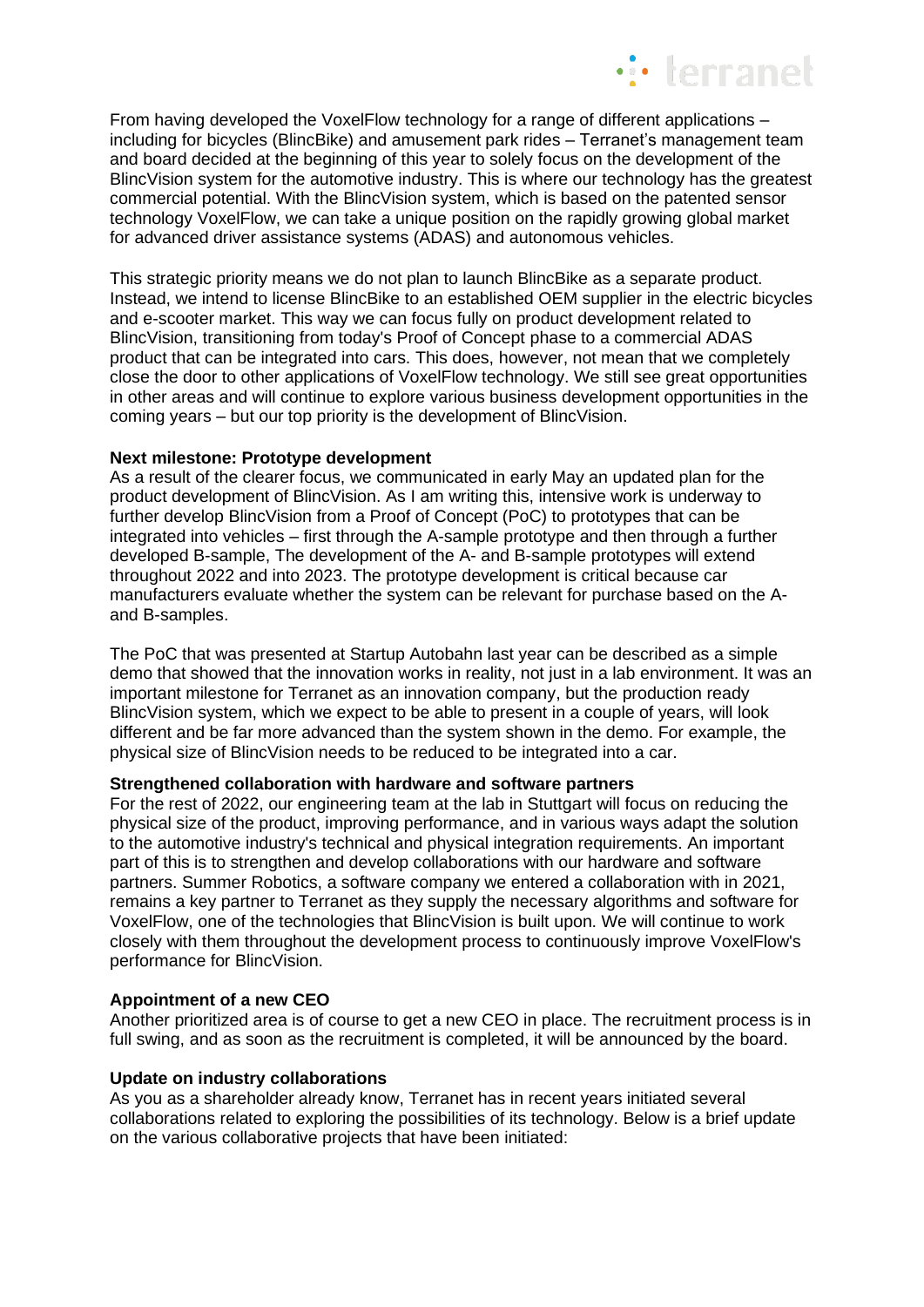

**Daimler / Mercedes-Benz:** At the beginning of 2021, Terranet was commissioned to integrate a Proof of Concept by BlincVision into a Mercedes-Benz car to demonstrate the system's functionality. The result was presented in a successful demonstration on Startup Autobahn 2021. Even though our formal assignment has concluded, we continue to have a close dialogue with Daimler on how Terranet's technology can be further developed in line with the demands of the automotive industry. Our ambition is of course to do more projects together in the future based on our A- and B-samples.

**holoride:** Terranet also collaborates with startup company holoride, which develops Extended Reality entertainment systems for passengers. The collaboration has two dimensions. Firstly, there is a joint research project exploring the potential of Terranet's BlincVision to add additional functionality to holorides' Extended Reality-platform. But perhaps just as interesting to you as a shareholder is that Terranet has been an owner of holoride since 2021, with approximately 10,5% of the shares. In March, holoride announced that their entertainment platform will be introduced in selected Audi models this summer – a huge recognition from the automotive industry that they believe in the product. We look forward to taking part in holoride's continued success as one of the investors, but also the continued development opportunities around BlincVision and holoride's Extended Realityplatform.

**NEVS:** The collaboration between electric car manufacturer NEVS and Terranet continues, with the purpose of evaluating BlincVision as a future component in the safety system for NEVS' self-driving vehicle Sango.

In addition to these, Terranet also has a dormant project with Disney on how Terranet's technology can be utilized for amusement park rides. Due to changing circumstances at Disney brought on by the pandemic, and Terranet's strategic decision to focus on the development of BlincVision, there are currently no plans to resume cooperation in the near future.

#### **The way forward**

I am very proud of Terranet's strong innovative power and the milestones we have reached in the past year. We have a big, exciting, and important job ahead of us, and I look forward to sharing our progress along the way with you as a shareholder. Thank you for joining us on the journey!

#### **Göran Janson**

Acting CEO Lund, 12 May 2022

#### *For more information, please contact*

Thomas Falkenberg, CFO Tel: +46 703 360 346 Email: [thomas.falkenberg@terranet.se](mailto:thomas.falkenberg@terranet.se)

This information is such that Terranet AB is required to make public in accordance with the EU's Market Abuse Regulation (MAR). The information was made public by the Company's contact person above on May 12, 2022, at 08.00 CET.

*About Terranet AB (publ)*